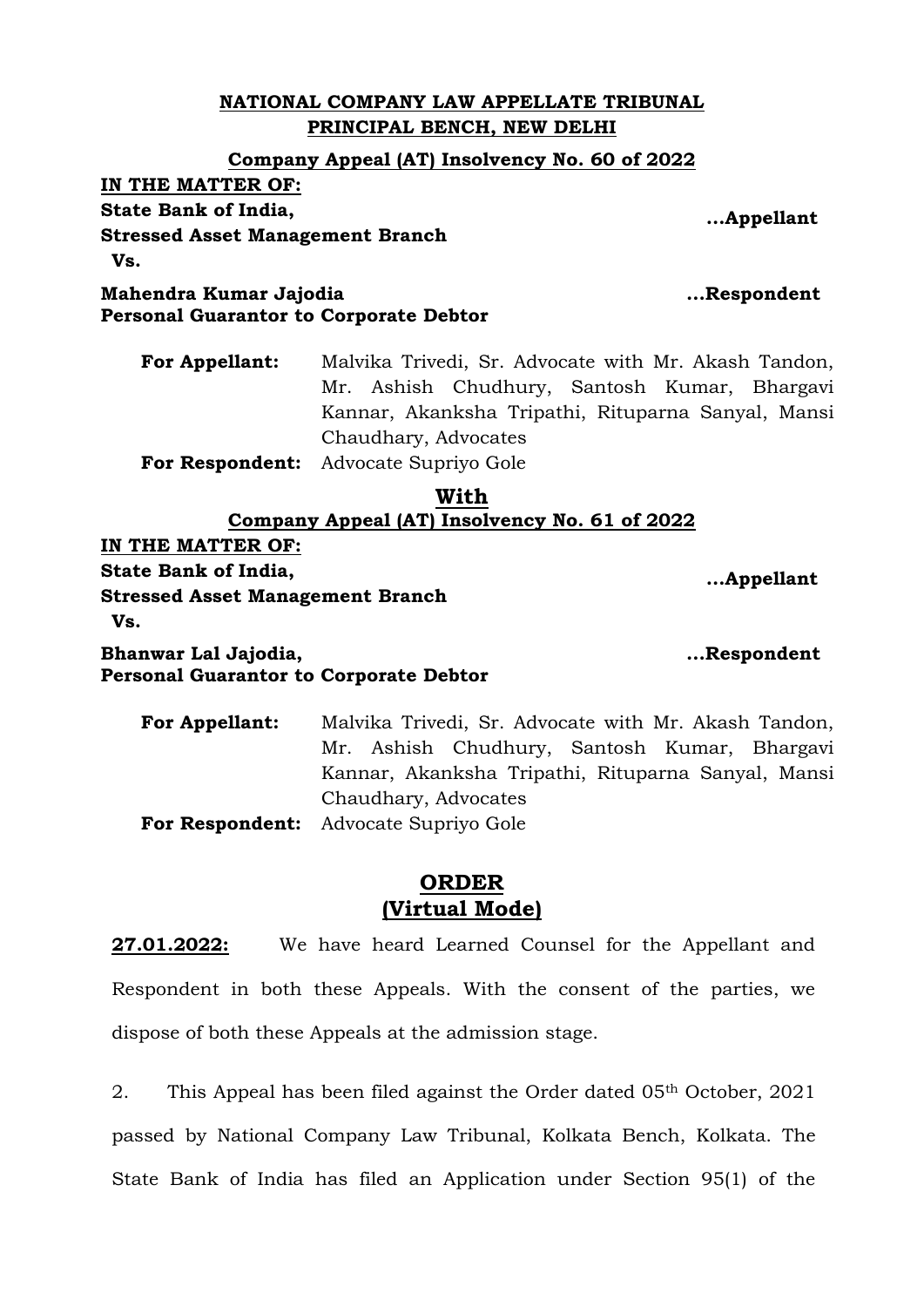Insolvency and Bankruptcy Code, 2016 (hereinafter referred to as 'Code') seeking initiation of Corporate Insolvency Resolution Process against the Guarantor. The Application came to be rejected by the Adjudicating Authority as premature by order dated 05<sup>th</sup> October, 2021. The reason given in for rejection of the Application as pre-mature is in paragraph 2 of the Impugned Order which is to the following effect:

> *"This is an application filed by the petitioner/financial creditor u/s. 95(1) of the Insolvency and Bankruptcy Code, 2016 seeking initiation of Insolvency Resolution Process against the guarantor. As on date no CIRP or Liquidation Process is pending against the Corporate Debtor because of approval of the Resolution Plan. Section 60(2) of the Code requires that for an insolvency Resolution Process to be initiated against the guarantor there must be CIRP or Liquidation Process is pending against the principal borrower/Corporate Debtor. Since, that requirement is not satisfied in the present case, at this point of time CP(IB)/230/KB/2021 is premature and is dismissed as such."*

3. Learned Counsel for the Appellant submits that NCLT has not correctly interpreted Section 60(2) of the Code. It is submitted that Application was fully maintainable under Section 60(1) of the Code despite there being no pendency of any Corporate Insolvency Resolution Process in National Company Law Tribunal (NCLT in short).

4. Learned Counsel for the Respondent refuting the submissions of Learned Counsel for the Appellant submits that Section 60(2) of the Code clearly provides that Corporate Insolvency Resolution Process (CIRP in short) and Liquidation Process if pending before the NCLT, an Application relating to the Corporate Insolvency Resolution Process of the Corporate Guarantor and Personal Guarantor can be filed before the NCLT. He submits that since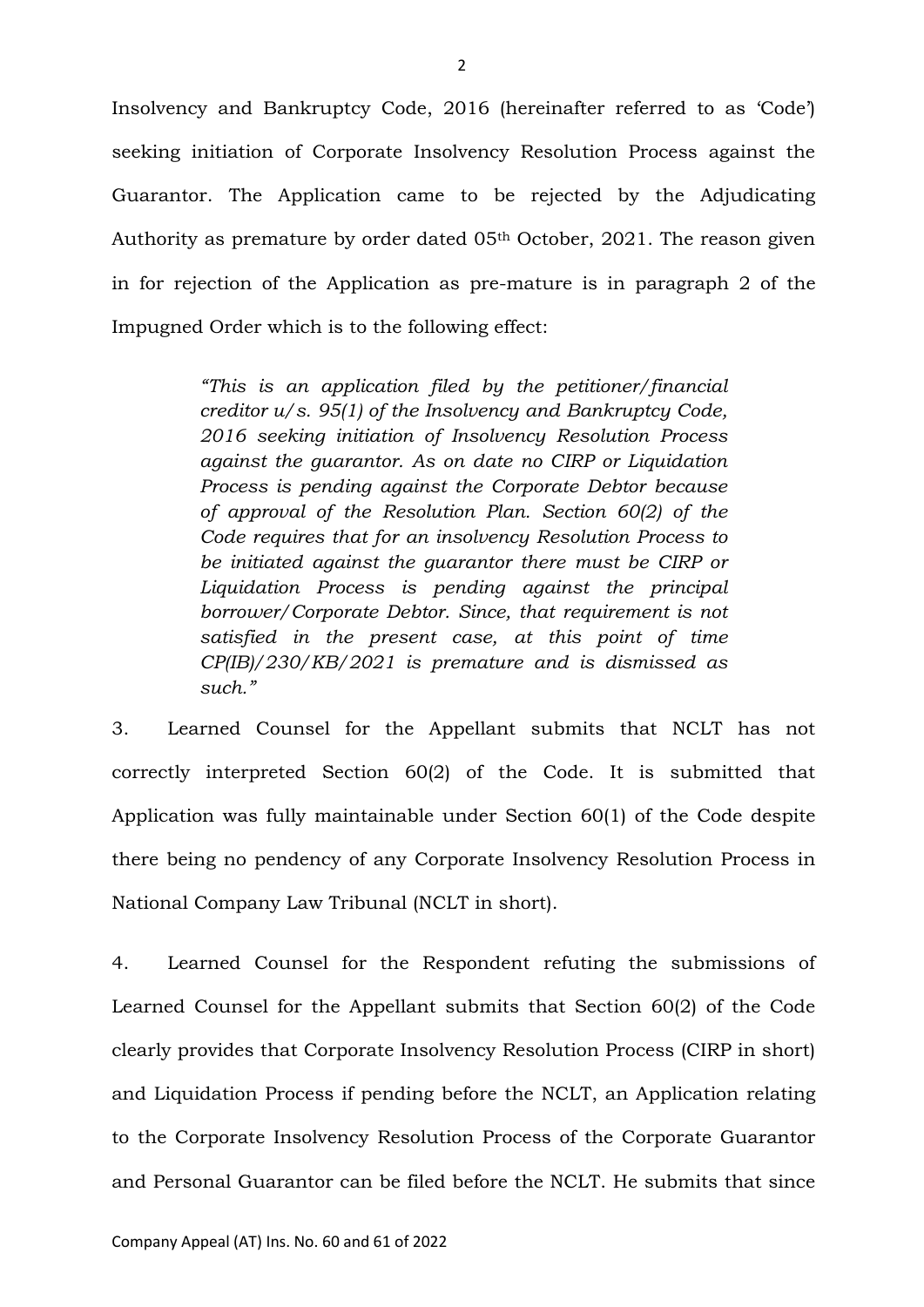in the present case, no proceedings are pending as contemplated in Section 60(2) of the Code the Application has rightly been rejected by NCLT as premature.

5. We have considered the submissions of the Learned Counsel for the parties and perused the record.

6. Section 60 (1) & (2) which falls for consideration in the present case is as follows:

## *"Section 60: Adjudicating Authority for corporate persons.*

*\*60. (1) The Adjudicating Authority, in relation to insolvency resolution and liquidation for corporate persons including corporate debtors and personal guarantors thereof shall be the National Company Law Tribunal having territorial jurisdiction over the place where the registered office of the corporate persons located.*

*(2) Without prejudice to sub-section (1) and notwithstanding anything to the contrary contained in this Code, where a corporate insolvency resolution process or liquidation proceeding of a corporate debtor is pending before a National Company Law Tribunal, an application relating to the insolvency resolution or [liquidation or bankruptcy of a corporate guarantor or personal guarantor, as the case may be, of such corporate debtor] shall be filed before such National Company Law Tribunal.*

7. Sub-Section 1 of Section 60 provides that Adjudicating Authority for the corporate persons including corporate debtors and personal guarantors shall be the NCLT. The Sub-Section 2 of Section 60 requires that where a CIRP or Liquidation Process of the Corporate Debtor is pending before **'a'** National Company Law Tribunal the application relating to CIRP of the Corporate Guarantor or Personal Guarantor as the case may be of such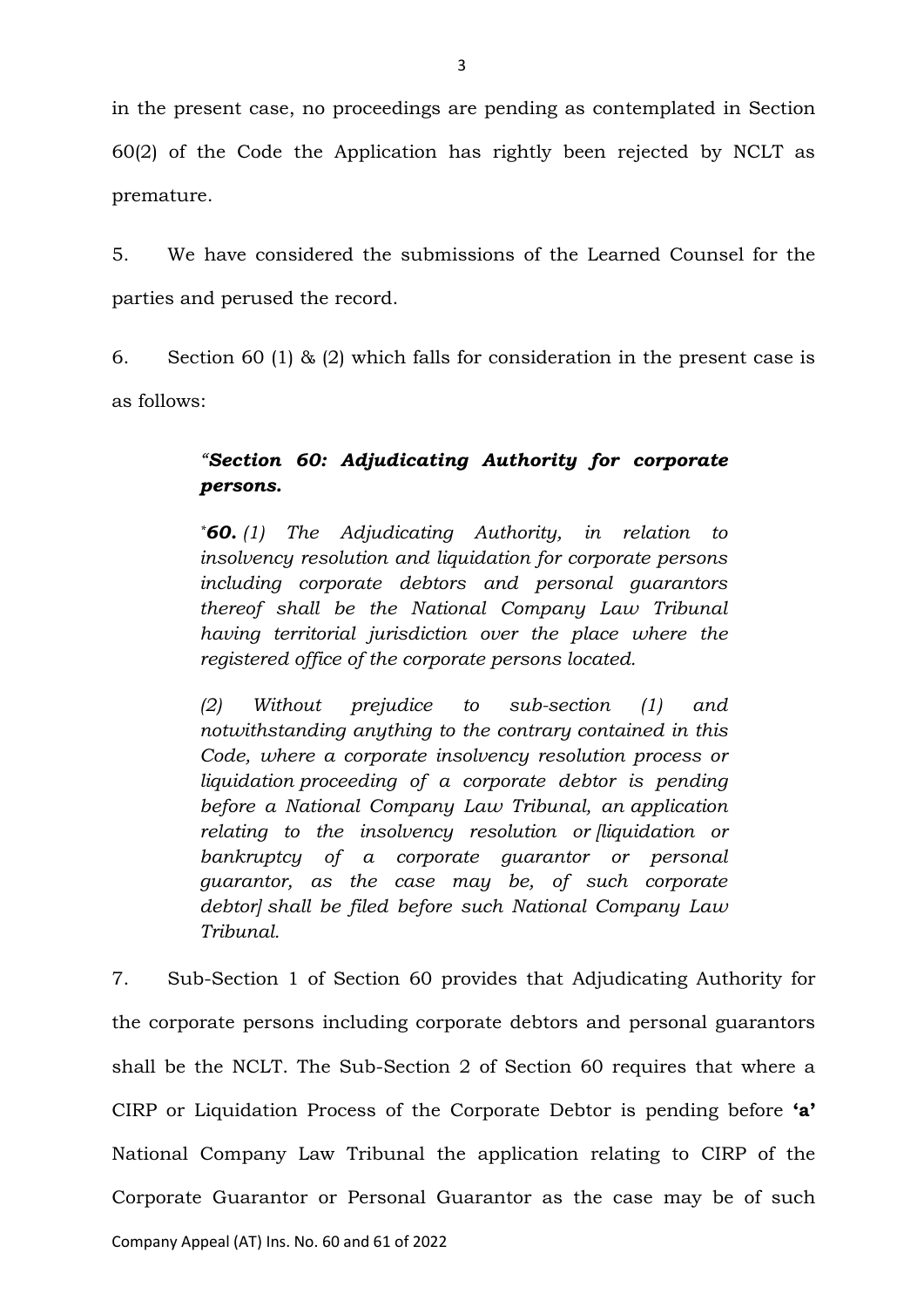Corporate Debtor shall be filed before '**such**' National Company Law Tribunal. The purpose and object of the sub-section 2 of Section 60 of the Code is that when proceedings are pending in '**a**' National Company Law Tribunal, any proceeding against Corporate Guarantor should also be filed before '**such**' National Company Law Tribunal. The idea is that both proceedings be entertained by one and the same NCLT. The sub-section 2 of Section 60 does not in any way prohibit filing of proceedings under Section 95 of the Code even if no proceeding are pending before NCLT.

8. The use of words 'a' and 'such' before National Company Law Tribunal clearly indicates that Section 60(2) was applicable only when a CIRP or Liquidation Proceeding of a Corporate Debtor is pending before NCLT. The object is that when a CIRP or Liquidation Proceeding of a Corporate Debtor is pending before 'a' NCLT the application relating to Insolvency Process of a Corporate Guarantor or Personal Guarantor should be filed before the same NCLT. This was to avoid two different NCLT to take up CIRP of Corporate Guarantor. Section 60(2) is applicable only when CIRP or Liquidation Proceeding of a Corporate Debtor is pending, when CIRP or Liquidation Proceeding are not pending with regard to the Corporate Debtor there is no applicability of Section 60(2).

9. Section 60(2) begins with expression '*Without prejudice to sub-section (1)'* thus provision of Section 60(2) are without prejudice to Section 60(1) and are supplemental to sub-section (1) of Section 60.

10. Sub-Section 1 of Section 60 provides that Adjudicating Authority in relation to Insolvency or Liquidation for Corporate Debtor including